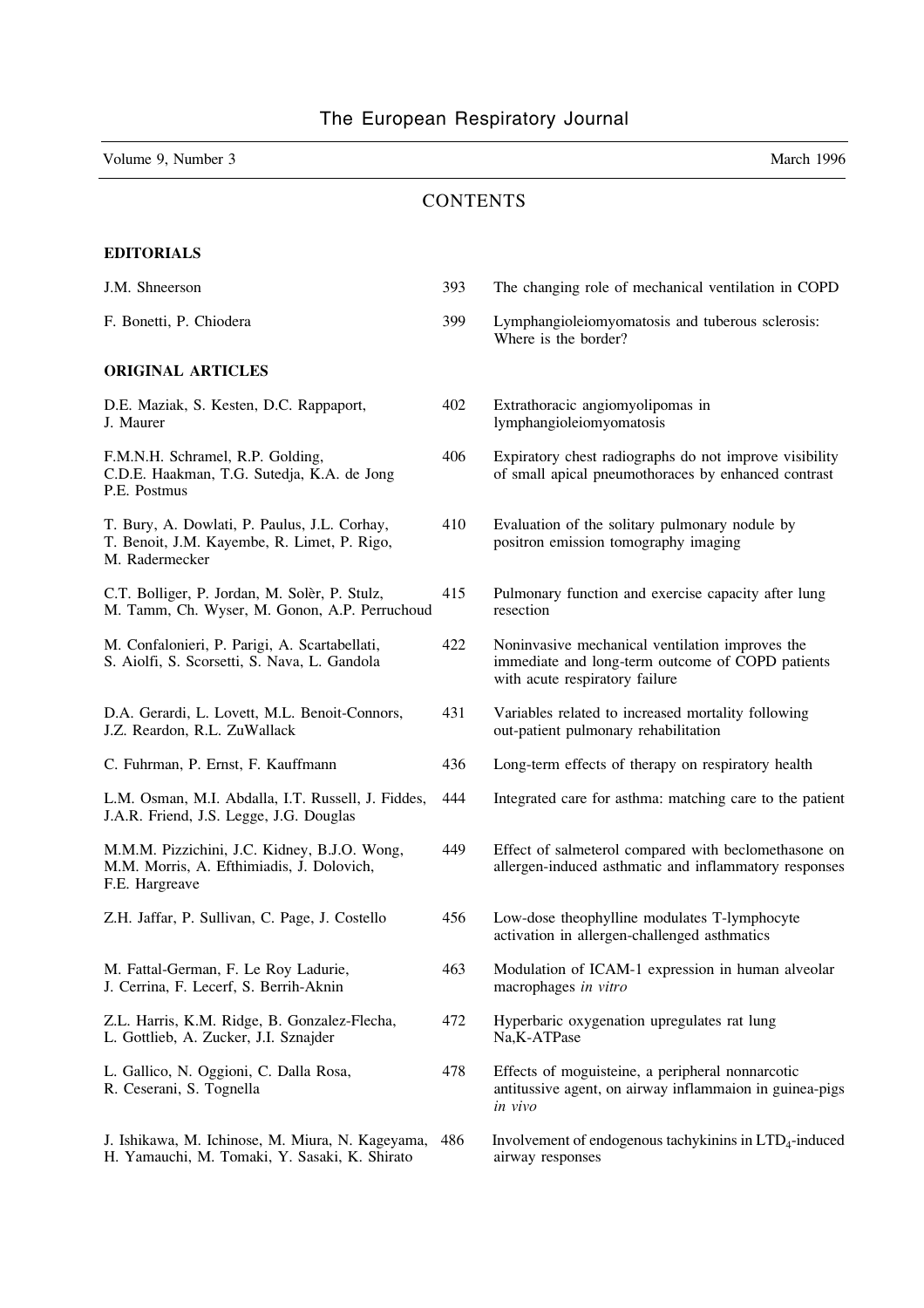## The European Respiratory Journal

| A.J.M. Van Oosterhout, I. van Ark, G. Hofman,<br>H.J. Van Der Linde, D. Fattah, F.P. Nijkamp                         | 493 | Role of interleukin-5 and substance P in<br>development of airway hyperreactivity to histamine in<br>guinea-pigs                                     |  |  |
|----------------------------------------------------------------------------------------------------------------------|-----|------------------------------------------------------------------------------------------------------------------------------------------------------|--|--|
| P.R. Gray, H.W. Mitchell                                                                                             | 500 | Effect of diameter on force generation and<br>responsiveness of bronchial segments and rings                                                         |  |  |
| G. Verlato, I. Cerveri, A. Villani, M. Pasquetto,<br>M. Ferrari, F. Fanfulla, E. Zanolin, B. Rijcken,<br>R. de Marco | 506 | Evaluation of methacholine dose-response curves by<br>linear and exponential mathematical models:<br>goodness-of-fit and validity of extrapolation   |  |  |
| H. Sala, F. Galindez, A. Badolati, D. Rodenstein                                                                     | 512 | Relationship between supramaximal flows and<br>flow-limiting mechanisms                                                                              |  |  |
| C. Lemière, D. Gautrin, C. Trudeau, H. Ghezzo,<br>A. Desjardins, A. Cartier, J-L. Malo                               | 517 | Fever and leucocytosis accompanying asthmatic<br>reactions due to occupational agents: frequency and<br>associated factors                           |  |  |
| B. Pedersen, M. Iversen, B. Bundgaard Larsen,<br>R. Dahl                                                             | 524 | Pig farmers have signs of bronchial inflammation and<br>increased numbers of lymphocytes and neutrophils in<br><b>BAL</b> fluid                      |  |  |
| P.L. Shah, S.F. Scott, R.A. Knight, M.E. Hodson                                                                      | 531 | The effects of recombinant human DNase on<br>neutrophil elastase activity and interleukin-8 levels in<br>the sputum of patients with cystic fibrosis |  |  |
| T.G. Christensen, P.A. Alonso                                                                                        | 535 | Immunocytochemical evidence for extra-cellular<br>initiation of elastase-induced bronchial secretory<br>cell metaplasia in hamsters                  |  |  |
| K.C. Kim, H.R. Park, C.Y. Shin, T. Akiyama,<br>K.H. Ko                                                               | 542 | Nucleotide-induced mucin release from primary<br>hamster tracheal surface epithelial cells involves the<br>$P_{2u}$ purinoceptor                     |  |  |
| E. Rosi, J.D. Beckmann, P. Pladsen,<br>S.I. Rennard, D.J. Romberger                                                  | 549 | Modulation of human bronchial epithelial cell IIICS<br>fibronectin mRNA in vitro                                                                     |  |  |
| M. Imada, J. Iwamoto, S. Nonaka, Y. Kobayashi,<br>T. Unno                                                            | 556 | Measurement of nitric oxide in human nasal airway                                                                                                    |  |  |
| F. Chabot, H. Mestiri, S. Sabry,<br>J. Dall'Ava-Santucci, A. Lockhart, A.T. Dinh-Xuan                                | 560 | Role of NO in the pulmonary artery hyporeactivity to<br>phenylephrine in experimental biliary cirrhosis                                              |  |  |
| D.S. Phelps, T.M. Umstead, R.M. Rose,<br>J.A. Fishman                                                                | 565 | Surfactant protein-A levels increase during Pneumocystis<br>carinii pneumonia in the rat                                                             |  |  |
| SERIES 'RESPIRATORY EFFECTS OF AIR POLLUTION'                                                                        |     |                                                                                                                                                      |  |  |
| J. Heyder, S. Takenaka                                                                                               | 571 | Long-term canine exposure studies with ambient<br>air pollutants                                                                                     |  |  |
| SERIES 'CLINICAL PHYSIOLOGY IN RESPIRATORY INTENSIVE CARE'                                                           |     |                                                                                                                                                      |  |  |
| D. Dhond MI Tohin                                                                                                    | 505 | <b>Drappedilater delivery with material does inhalara</b>                                                                                            |  |  |

| R. Dhand, M.J. Tobin               | 585 | Bronchodilator delivery with metered-dose inhalers<br>in mechanically-ventilated patients |
|------------------------------------|-----|-------------------------------------------------------------------------------------------|
| <b>REVIEW</b>                      |     |                                                                                           |
| T. Urban, M-P. Schuller, B. Lebeau | 596 | Colony-stimulating factors as an adjunct to<br>chemotherapy in small cell lung cancer     |